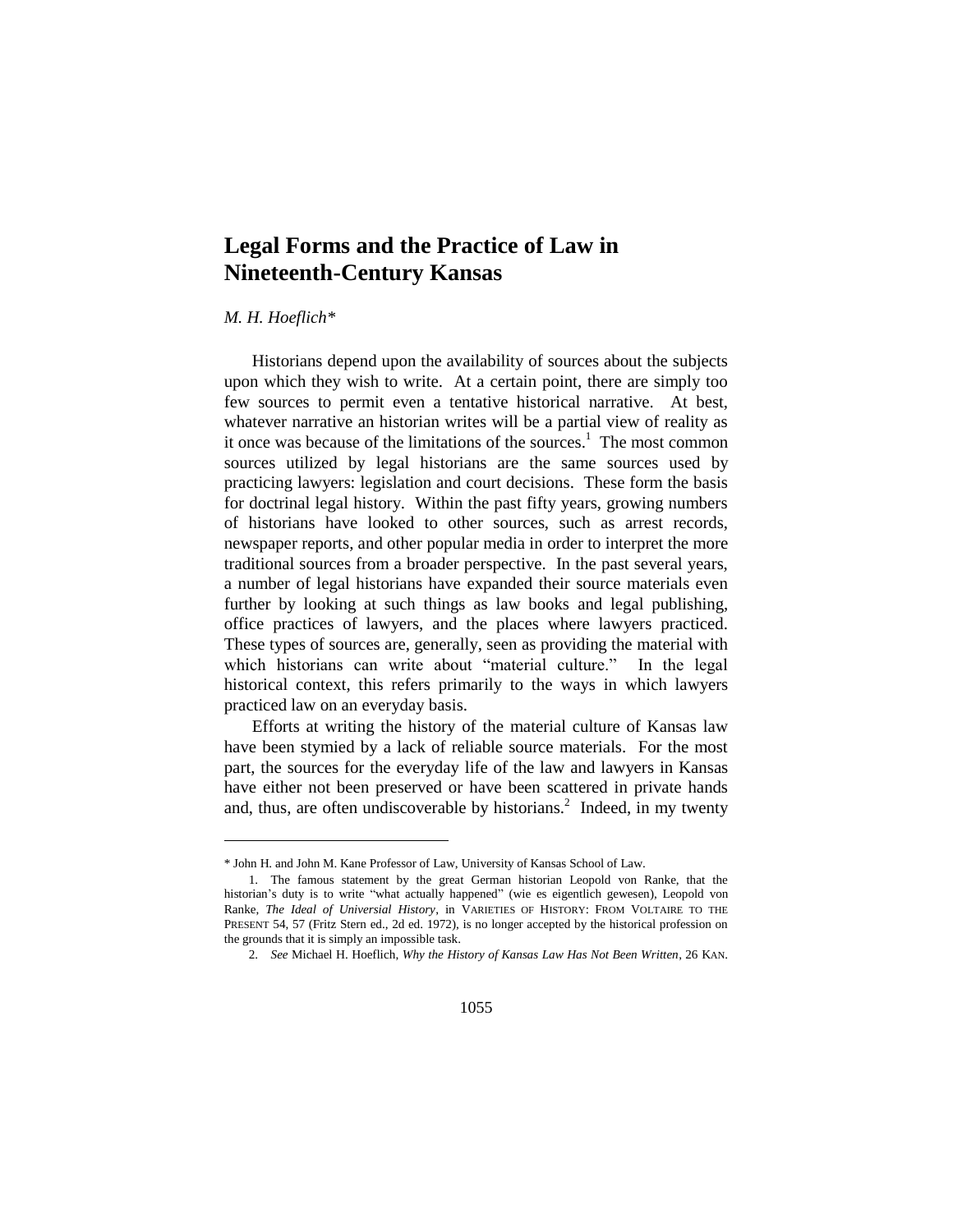years of writing about Kansas legal history, I have come to realize that the ability to go beyond traditional, doctrinal history requires both a detective-like relentless search in every archive one can find as well as a good dose of luck and serendipity.<sup>3</sup> This Article arises from just such a serendipitous event.

The early history of the practice of law in Kansas has not been exhaustively studied. Law firm records from this period are virtually impossible to find. The simplest source for understanding law practice is to look to the cases printed in James McCahon's *Reports of Cases Determined in the Supreme Court of the Territory of Kansas*. 4 This was the primary source used by the late Paul Wilson in his classic article, "How the Law Came to Kansas."<sup>5</sup> One can also use the docket books of the Territorial District Court now at the Kansas State Historical Society.<sup>6</sup> For the post-territorial cases, we have Dassler's *Reports* (also known as *Kansas Reports, vol. 1-* ).<sup>7</sup>

The problem with all of these sources is that, while they tell us what kinds of cases were litigated in certain Kansas courts and how the courts operated, they do not give us much knowledge of the everyday practice of law in other courts. For this, we need other sources.

Over the past decade, I have attempted to write about the everyday lives and practices of lawyers in early Kansas by looking at such things as the books they owned, the fees that they charged, and the places in which they worked. $8$  In this Article, I wish to use another source for recreating some aspects of the working lives of early Kansas lawyers: the

5. PAUL E. WILSON, *How the Law Came to Kansas*, *in* MUSINGS OF A SMILING BULL: SELECTED ESSAYS, ARTICLES AND SPEECHES 77, 77–104 (2000).

HIST.: J. CENT. PLAINS 264, 264–71 (2003), http://www.kshs.org/publicat/history/2003winter\_ hoeflich.pdf.

<sup>3.</sup> *See* Michael H. Hoeflich, *Serendipity in the Stacks, Fortuity in the Archives*, 99 L. LIBR. J. 813, 813–827 (2007).

<sup>4.</sup> James McCahon, *Reports of Cases Determined in the Supreme Court of the Territory of Kansas: Together With an Important Case Determined in the District Court of the First Judicial District of Said Territory Before One of the Judges of the Supreme Court and Several Important Cases Determined in the Circuit Court of the United States for the District of Kansas* (Chicago, Callaghan & Cockcroft 1870).

<sup>6.</sup> *See* M.H. Hoeflich, *In Judge Lecompte's Court*, 62 U. KAN. L. REV. 1169, 1169–1225 (2014).

<sup>7.</sup> C.F.W. Dassler was the first State Court Reporter for Kansas. *See* 3 FRANK W. BLACKMAR, KANSAS: A CYCLOPEDIA OF STATE HISTORY, EMBRACING EVENTS, INSTITUTIONS, INDUSTRIES, COUNTIES, CITIES, TOWNS, PROMINENT PERSONS, ETC. 812–13 (Chicago, Standard Publ'g Co. 1912), https://archive.org/stream/kansascyclopedia32blac#page/812/mode/1up.

<sup>8.</sup> *See* M.H. Hoeflich, *Legal Fees in Nineteenth-Century Kansas*, 48 U. KAN. L. REV. 991, 991–1003 (1999) [hereinafter *Legal Fees*]; Robert A. Mead & M.H. Hoeflich, *Lawyers and Law Books in Nineteenth-Century Kansas*, 50 U. KAN. L. REV. 1051, 1051–74 (2002).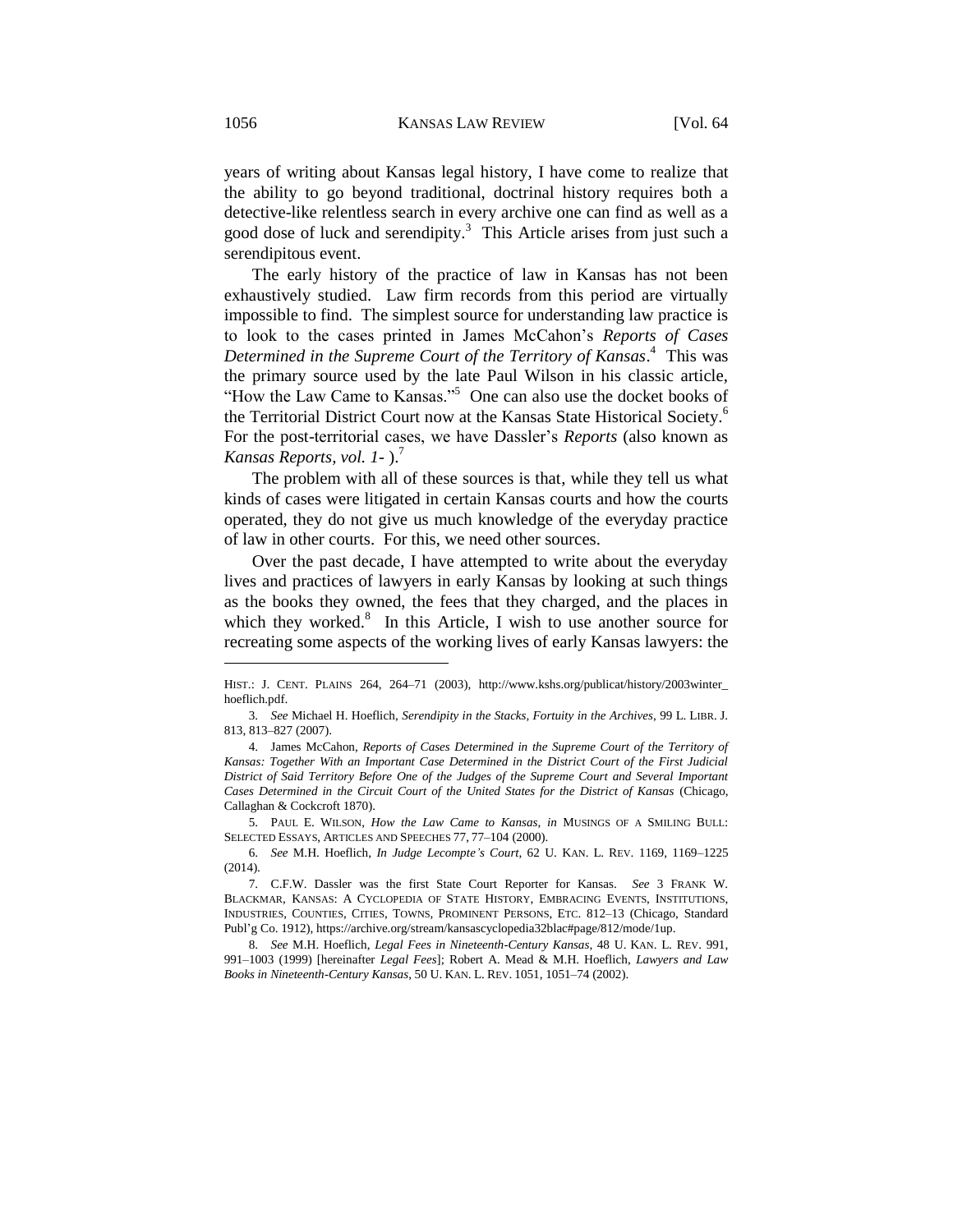blank legal forms that were published and that the lawyers used to aid them in their practices. My source for this Article is a series of three printed pages pasted into a rather tattered copy of Hugh M. Spalding's *Spaulding's Treatise: The Practice and Forms in Justices' Courts for the State of Kansas and an Analysis of the Law and Practice Concerning Personal Property*, published by George W. Crane & Company in Topeka in 1890.<sup>9</sup> These pages are headed "George W. Crane & Co.'s Standard Legal Forms" and contain a list of the blank legal forms for sale by Crane, as well as some legal stationary items, that would have been of use to a lawyer practicing in Kansas. From internal evidence, it would appear that there may be one page missing from the full list that was originally published by Crane.<sup>10</sup>

Lawyers are wordsmiths. Much of their work, whether it is office practice or litigation, involves documents. In many cases this work is routine and repetitive. Lawyers in the nineteenth century—as well as their counterparts today—often resorted to the use of preprinted documents with blanks to be filled in with specifics of a transaction or litigation facts in order to work more efficiently.<sup>11</sup> Efficiency meant increased profit, particularly because most lawyers in the nineteenth century charged by the transaction.<sup>12</sup> The existence of a list of law blanks published by a Topeka printer gives us a very great insight into the practice of local lawyers at the time because it tells us what type of transactions and court actions were common enough to warrant a publisher to produce the law blanks and to sell them.<sup>13</sup>

l

<sup>9.</sup> HUGH M. SPALDING, SPALDING'S TREATISE: THE PRACTICE AND FORMS IN JUSTICES' COURTS FOR THE STATE OF KANSAS AND AN ANALYSIS OF THE LAW AND PRACTICE CONCERNING REAL PROPERTY (Geo. W. Crane & Co. eds., 3d ed. 1890). The first edition of this book was published by Crane in 1876. I purchased this source at an estate auction.

<sup>10.</sup> *George W. Crane & Co.'s Standard Legal Forms* (on file with the author) [hereinafter List]. There is a discontinuity on the text between pages 2 and 3 that may indicate a missing page.

<sup>11.</sup> *See* M.H. Hoeflich, *Law Blanks & Form Books: A Chapter in the Early History of Document Production*, 11 GREEN BAG 2D 189, 189–201 (2008) [hereinafter *Law Blanks*].

<sup>12.</sup> On efficiency in nineteenth century law practice, see M.H. Hoeflich, *From Scriveners to Typewriters: Document Production in the Nineteenth-Century Law Office*, 16 GREEN BAG 2D 395, 398–411 (2013). On transactional billing, see *Legal Fees*, *supra* note 8, at 991–92.

<sup>13.</sup> In essence, publishers do not publish and keep in print materials that do not have a market. To do so would invite financial disaster. *See* M.H. HOEFLICH, LEGAL PUBLISHING IN ANTEBELLUM AMERICA (2010). Crane was neither the first nor the only Kansas publisher to offer blank legal forms. Many newspapers also published such forms as a source of additional revenue. *See Law Blanks*, *supra* note 11, at 195. I have in my personal collection a copy of the *General Laws of the State of Kansas* (1859), published by the Lawrence Herald of Freedom and once in the possession of E.N.O. Clough and de-accessioned from the University of Kansas Library. On the inside front cover is a printer's ticket that reads: "Herald of Freedom Book Bindery and Blank Book Manufactory, Lawrence, Kansas."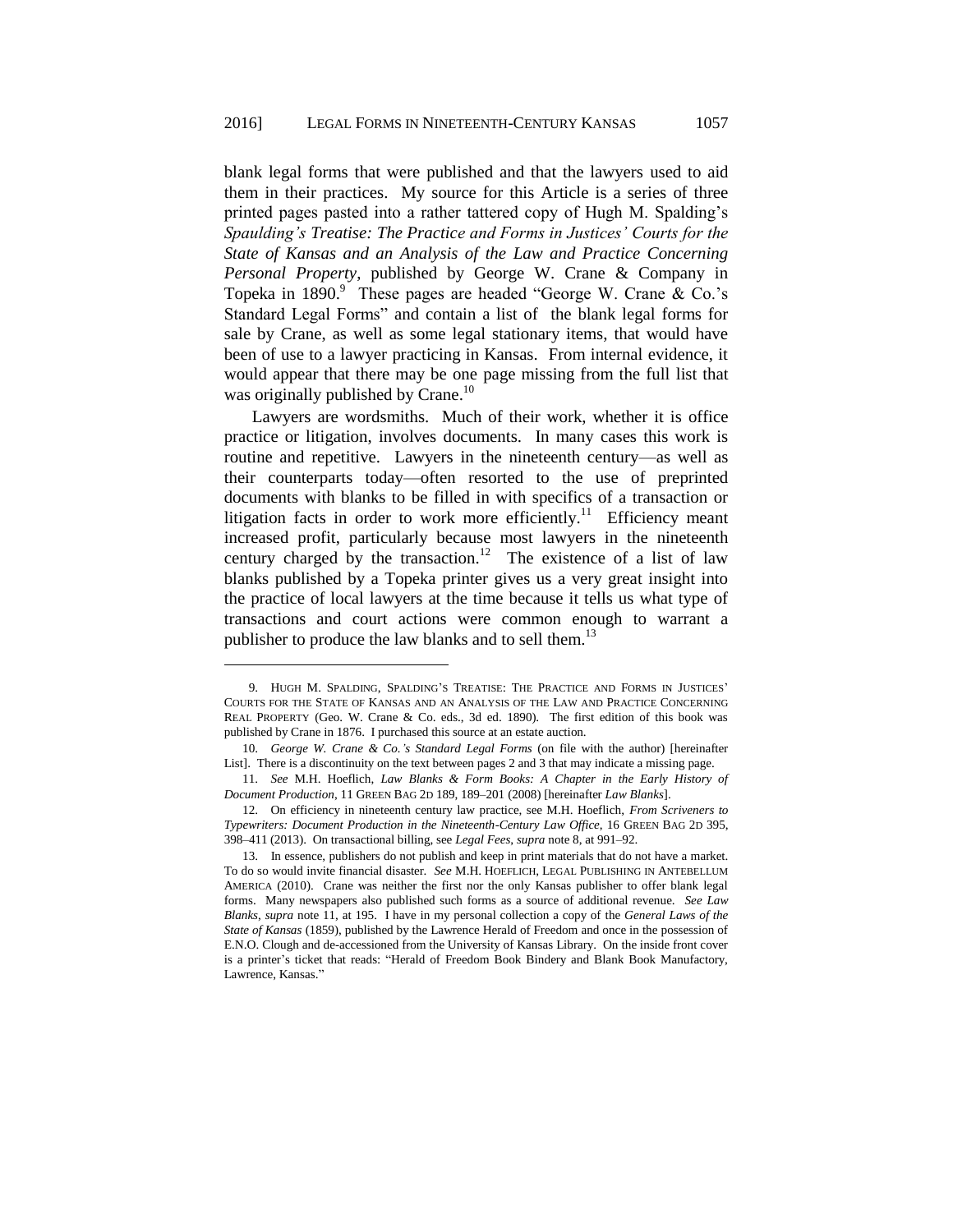## 1058 KANSAS LAW REVIEW [Vol. 64

We can date the law blank list that I discovered as being published sometime after 1881. That date is derived from evidence internal to the list. On the third page of the list are various blanks designed for the use of township officers. Appended to the end of the list of these is a note that the publisher had enquired of "ex-Attorney-General Davis" on the question "as to whether it was 'proper and legal' for Township Officers to supply Justices of the Peace with form books and law blanks." The Attorney-General in question was Williard Davis who served from January 1877 until January 1881.<sup>14</sup> Thus, the list must have been published no earlier than 1881. Since it is pasted into a volume published in 1890, however, it is likely that the list dates from about this year.

Interestingly, Spalding's *Treatise* has a large collection of legal forms printed alongside the text sections throughout the volume to accompany the text. A good number of these would seem to duplicate the forms listed separately for sale. One might ask why any lawyer would purchase a law blank rather than simply use the forms provided in the book. The answer is, again, cost and efficiency. The cost of the law blanks was very low. The blanks were sold in hundreds and priced by the size of the paper. Thus, a full sheet form was \$3.00 per hundred. A half sheet blank was \$2.00 per hundred, a quarter sheet blank was \$1.50 per hundred, and an eighth sheet blank was \$1.00 per hundred.<sup>15</sup> The pricing is in itself interesting because the prices reflect printing and material costs, not the complexity of the forms.<sup>16</sup> Thus, even the most expensive law blank cost only three cents. This was, presumably, far lower than the cost of the time for the lawyer to copy the form or of having a clerk or scrivener—if the lawyer had a clerk or scrivener—copy the form from the book.<sup>17</sup> This is simply my opinion based on my experience of the sources.

The list consists of several different categories of forms. The first

<sup>14.</sup> Kan. Historical Soc'y, *Williard Davis*, KAN. MEMORY, http://www.kansasmemory.org/ item/215744 (last visited Mar. 6, 2016).

<sup>15.</sup> List, *supra* note 10.

<sup>16.</sup> Some of the forms are significantly more complex than others. To some degree, this may have been taken into account because the pricing depends upon the length of the form assuming more complex forms are longer.

<sup>17.</sup> Indeed, if clerks were available for copying, they would have been quite expensive for a country lawyer in Kansas. For the costs and complications involved in legal copying during this period, see *Law Blanks*, *supra* note 11, at 194–95. See also BELLAMY PARTRIDGE, COUNTRY LAWYER (1939), for an account of how an Eastern rural lawyer used his children as scriveners to save the cost of hiring a professional.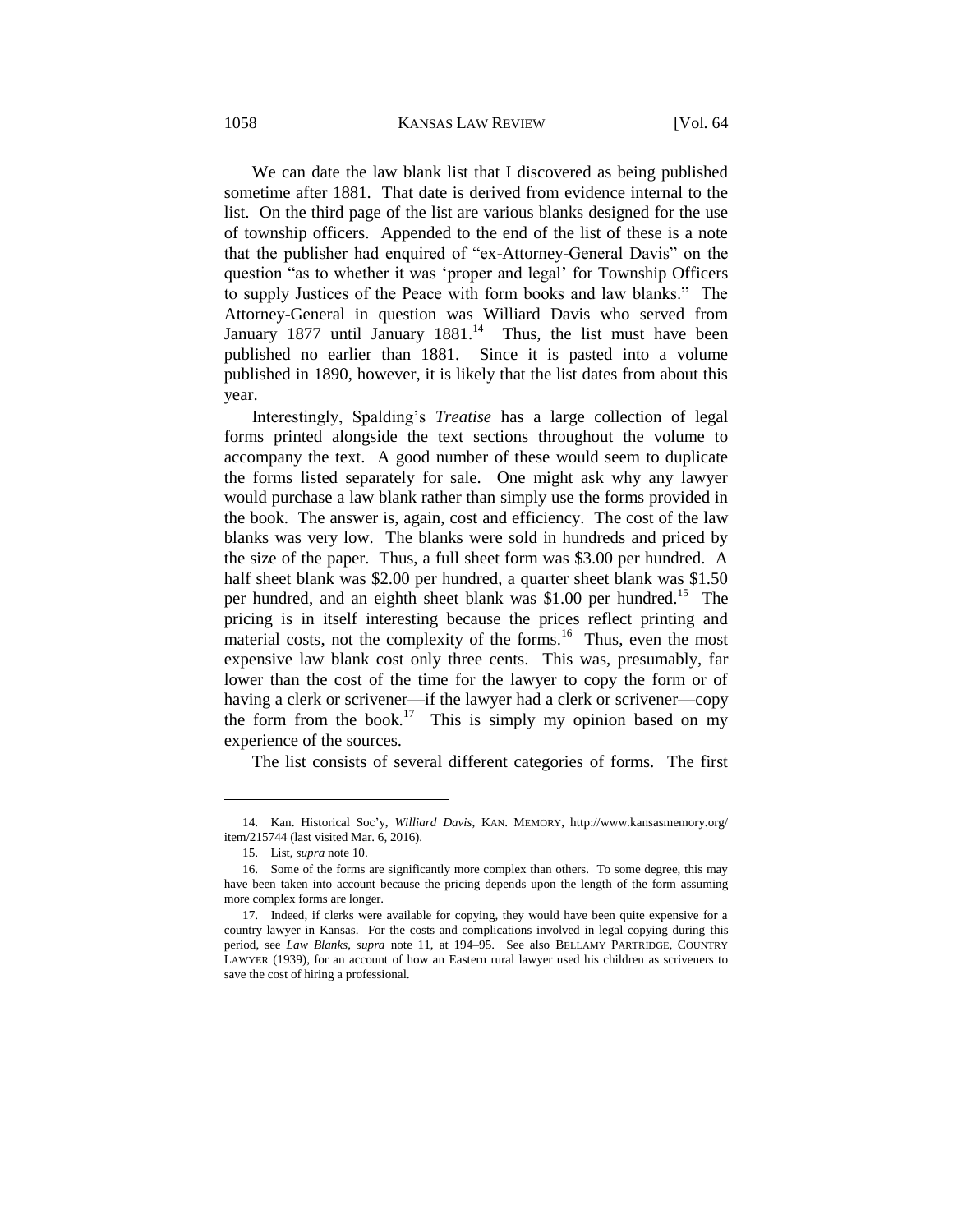and largest category of blanks listed are forms for use in the justice courts subdivided into forms for civil and criminal actions. The second major category consists of forms intended for use in the district courts of the state, again divided into civil and criminal. There are also a number of books and forms designed for various state and local officers including trustee record books, clerk's record books, record books for boards of highway commissioners and town auditing boards, and those in charge of cemeteries. There are also forms and books for township officers and road overseers. Also listed are bound docket books for both civil and criminal courts.

An examination of the blanks available for civil actions in the justice courts gives a good picture of the kinds of documents a lawyer practicing in these courts would have had to prepare. There were available, for instance, five blank affidavit forms: the general form, the form for a change of place for trial, the form for a continuance, the form for sureties, and the form for attachment of an account. One can compare this to the text and forms on affidavits found in Spalding.<sup>18</sup> For instance, Spalding has a section on affidavits in general in which he defines an affidavit:

An affidavit is a statement or declaration reduced to writing and sworn or affirmed to before some officer who has authority to administer an oath.

By general practice, affidavits are allowable to present evidence upon the hearing of a motion, although the motion may involve the very merits of the action; but they are not allowable to present evidence on the trial of an issue raised by the pleadings. Here the witness must be produced before the adverse party. They are generally required on all motions to open defaults or to grant delay in the proceedings and other applications by the defendant addressed to the favor of the court; also, in attachment and garnishment of real and personal effects, replevin of personal property, arrest of the person, forcible entry, etc., which see under their respective titles.

The text then goes on to provide short forms of three versions of a general affidavit. In order to find the form of an affidavit for a change of place of trial, one must go to a different section of the text. In this section, Spalding provides a model form.<sup>20</sup> Similarly, there is a form and

<sup>18.</sup> SPALDING, *supra* note 9, at 117.

<sup>19.</sup> *Id.*

<sup>20.</sup> *Id.* at 146.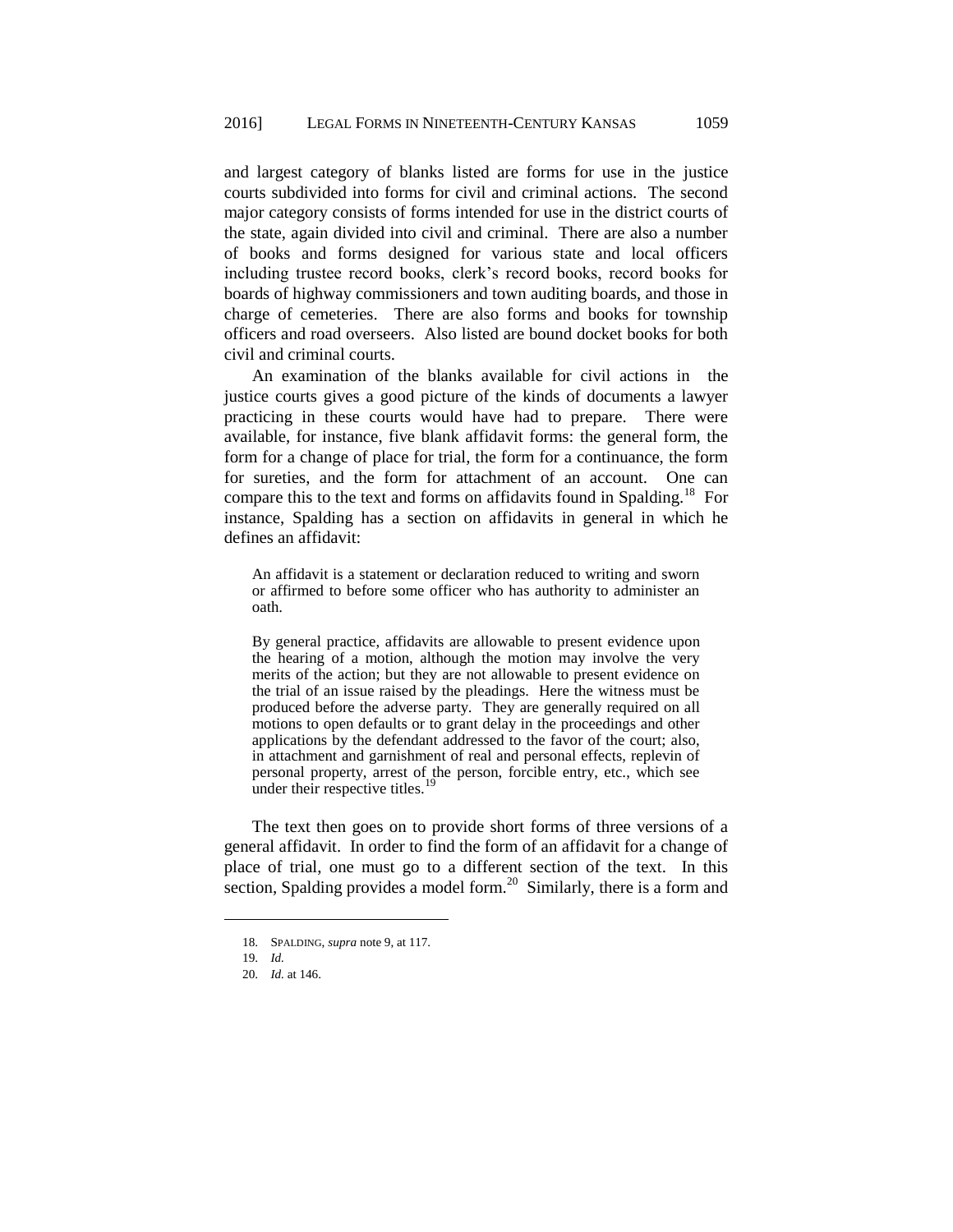explanation of the affidavit for a continuance in another section<sup>21</sup> and for attachment. $^{22}$ 

The full range of blanks available for use in the justice courts is quite extensive. A lawyer could obtain blanks in civil actions to use for drawing up an "answer denying account verified," a blank for attaching the property of a delinquent witness, four blanks for depositions, five blanks for undertakings on bonds, six blanks for arrest and bail, seven forms for attachment, eleven blanks for garnishment, a blank for an indemnity bond, three blanks for replevin, two subpoena blanks, four summons blanks, and several various others.<sup>23</sup> For criminal actions in the justice courts, a lawyer had available a total of twenty-two blanks, including those for complaints, warrants, subpoenas, and even two for bills of costs. $24$ 

Because the list of blank forms available does not include any text of the forms, it is not possible to know with certainty the extent to which the forms offered for sale were textually the same as those provided by Spalding in his *Treatise*. However, it seems likely that Crane & Company would have used much the same language—if not the same language—as that used in Spalding's *Treatise*<sup>25</sup> when there was a printed form published corresponding to a blank.

Spalding, of course, is a treatise on practice in Kansas justice courts. The justice courts were the lowest level of general jurisdiction courts in Kansas at the time Spalding was published—jurisdictionally below the district courts and the supreme court.<sup>26</sup> Justices were elected township officials and had jurisdiction over a large variety of matters—both civil and criminal.<sup>27</sup> The law blanks available from Crane & Company reflected the jurisdiction of the justice courts and, as noted, their jurisdiction ran the gamut from depositions to executions of judgment to attachment to garnishment and replevin. These actions would have been part of the general practice of virtually every Kansas attorney of the

l

<sup>21.</sup> *Id.* at 148.

<sup>22.</sup> *Id.* at 384–87. Interestingly, I have not been able to find a form of affidavit for a surety in Spalding although a form of pleading against a surety is found on page 98.

<sup>23.</sup> List, *supra* note 10.

<sup>24.</sup> *Id.*

<sup>25.</sup> It is interesting that the list of forms for sale does not say anything about the author of the forms, which is something that is commonly found in advertisements for blank legal forms during the period. *See Law Blanks*, *supra* note 11, at 191–93.

<sup>26.</sup> *See* RUTH Y. WETMORE, THE JUSTICE OF THE PEACE IN KANSAS 11–14 (1960).

<sup>27.</sup> *Id.* at 14.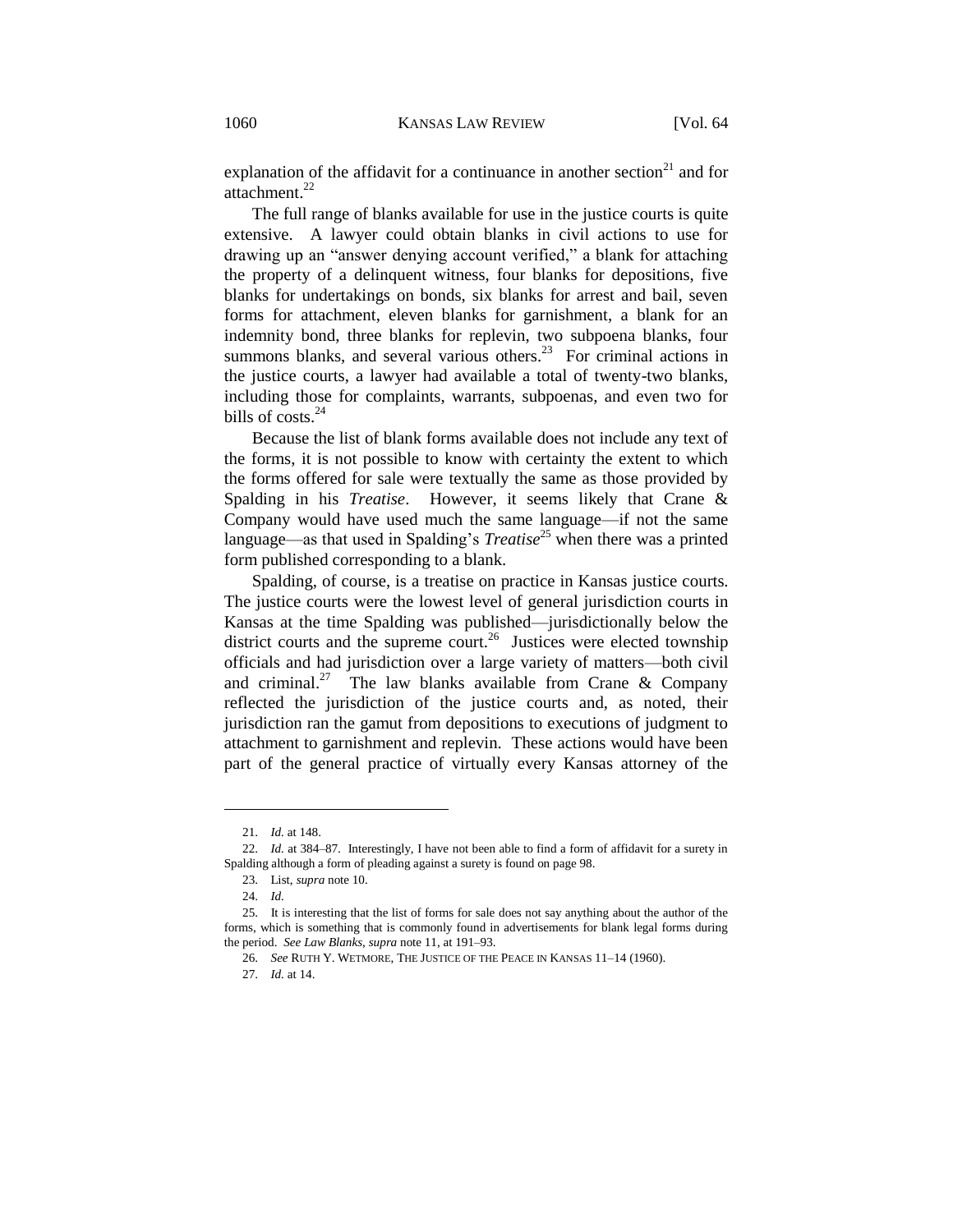time.<sup>28</sup> They were also the least expensive from the point of view of legal fees. For instance, a fee schedule from Douglas County set the fee for attendance at justice court at a minimum of \$25.00 while the minimum fee for attendance at the district court was  $$100.<sup>29</sup>$  A similar difference in cost was also found in a Wichita fee schedule of the period.<sup>30</sup> Thus, it should come as no surprise that the number and variety of legal blanks available for practice in justice courts were more than equal to those available for practice in the district court.<sup>31</sup> The list of law blanks provides evidence that practice in the justice courts was the "bread and butter" of Kansas lawyers during the last quarter of the nineteenth century.

It is quite easy to understand why lawyers would want to use preprinted forms for justice court practice. As mentioned above, the cost of these law blanks was minimal. On the other hand, fees for most actions in justice court were standardized by the published fee schedules and, for the most part, the fee charged was the minimum stated fee in the schedule. Lawyers would have charged by the hour in only unusual cases. Thus, by keeping the cost of preparing documents to the very low cost of the legal blanks and the labor cost of the lawyer filling in the blank spaces in the preprinted forms, profits per case could be maximized.<sup>32</sup>

The law blanks listed for use in the Kansas district courts very much parallel those for the justice courts with some differences—differences which undoubtedly reflect differences in jurisdiction. For instance, there is a law blank for a "declaration of Intention to become a citizen" something that would not have come within the jurisdiction of the justice courts.<sup>33</sup> Similarly, there are five forms for actions involving mechanics' liens, two forms for naturalization, and ten forms for foreclosure. As with the blanks intended for justice court practice, these preprinted

<sup>28.</sup> Since these justice court decisions were not, as a general rule, published in reporters, examination of these law blanks is an important source for understanding the business of these courts and the degree to which lawyers worked in these courts.

<sup>29.</sup> *Legal Fees*, *supra* note 8, at 997.

<sup>30.</sup> *See id.* at 999–1000.

<sup>31.</sup> Much of the practice would have been debt collection, an activity reflected clearly in the availability of relevant forms in the list and corroborated by the number of Kansas lawyers listed in contemporary directories of collection lawyers. *See* 1884 ATTORNEYS' DIRECTORY OF THE WILBER MERCANTILE AGENCY 61–67 (1884).

<sup>32.</sup> In effect, the majority of the cost of the action to the lawyer would be his actual time in court. Since a lawyer might well be able to handle a number of cases at the same court session, the fixed fee of \$25.00 was actually quite generous.

<sup>33.</sup> *See* SPALDING, *supra* note 9, at 25–29, 51, 272–73, 279, 308.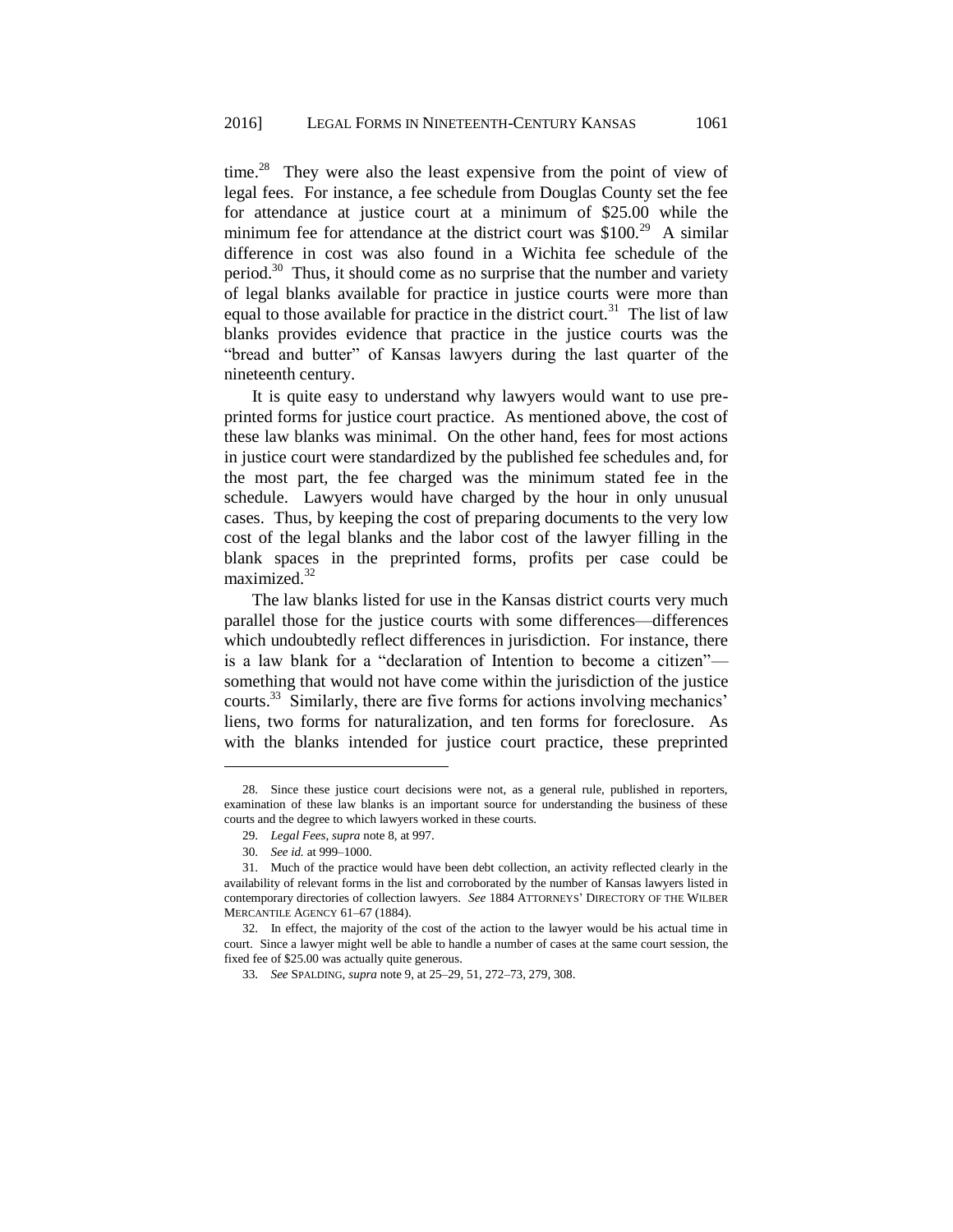blanks would have provided a cost efficient tool for Kansas lawyers practicing in the district courts.

The lists also offered a number of stationary items which would have been useful to lawyers and judges. For instance, regular filing envelopes could be purchased for \$1.00 per hundred as could large-sized envelopes "properly printed for Justices use in filing court papers."<sup>34</sup> File covers "printed on heavy, smooth manila paper" were also \$1.00 per hundred. Justices could purchase books of preprinted receipts in twenty-five, fifty, or one hundred receipts per book for \$0.25 to \$0.75.<sup>35</sup> Constables could also purchase their own books of receipts for the same amounts. Justices and constables could also purchase notices of fees for ten cents each. Crane notes on the list that justices and constables are required by law to post such notices in their offices and that failure to do so can result in a  $$3.00$  per day fine.<sup>36</sup> One of the most interesting stationary items available for lawyers listed by Crane & Co. are certificates of admission to the Bar.<sup>37</sup> According to the list, lawyers had the choice of certificates "lithographed, new and elegant design, on heavy linen ledger paper" at twenty-five cents each or on "genuine parchment" for \$1.00. One may presume that lawyers were as fond of framing and hanging their Bar admission certificates on the walls of their office at the time this list was published as they are today.<sup>38</sup>

As noted above, in addition to the blank forms available for practice in the justice and district courts, Crane also listed forms for use by town trustees, clerks, treasurers, township officers, highway commissioners, and auditors as well as records for cemeteries. It is not strange that these types of forms were listed along with court forms because many of the lawyers who would have received these forms would also either have served in various official capacities in their communities or would have had clients who did so. Once again, a number of these forms shine some light into the legal affairs of Kansas communities in the latter part of the nineteenth century.

To give an example of these forms, there are listed for sale "trustee's record books." These books, according to the list, included instructions

<sup>34.</sup> List, *supra* note 10.

<sup>35.</sup> *Id.*

<sup>36.</sup> *Id.*

<sup>37.</sup> *Id.*

<sup>38.</sup> We may also speculate that because few of the lawyers of this period would have had degrees from law schools, the Bar Admission certificate would have been the primary written evidence of their qualification as lawyers.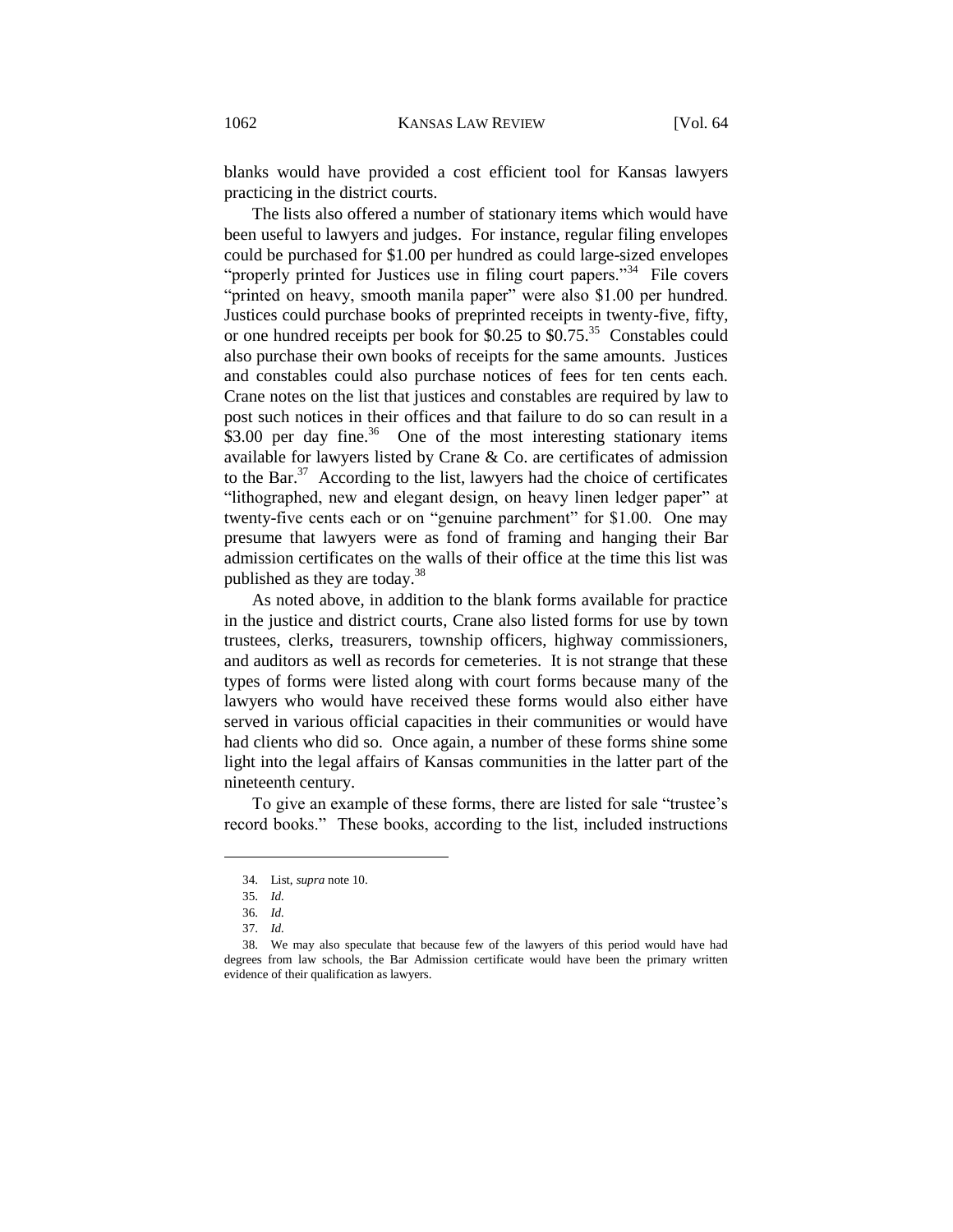on what information was required to be recorded, a preprinted "record of road districts and plat books, record of orders signed, record of township property, poor book, temporary relief, and individual account for services." $39\overline{9}$  One can imagine that such a complete volume including instructions was of enormous value for township trustees without formal legal training. By making such volumes available at low cost (each volume cost \$3.00), a large administrative burden was taken off the shoulders of these community officials and compliance with the various applicable state laws was made easy.<sup>40</sup>

Among the township officer's blanks available for purchase were a number which also give insight into contemporary legal affairs. For instance, one could purchase blank complaints for a tax assessor to use in justice court "when [a] taxpayer refuses to make out [a] statement of personal property."<sup>41</sup> The fact that Crane & Co. had a market for such forms suggests that noncompliance with personal property tax laws was as much of a problem a century ago is it is today. Another blank was designed for the "overseers of the poor" to use in justice court to have a pauper removed from the official list of the poor. $42$  This, too, indicates that what today is called welfare fraud was a problem a century ago.

The list of law blanks discussed in this Article gives a ground level view of law and governmental practice in Kansas in the latter part of the nineteenth century. It permits us to visualize what a Kansas lawyer would have been doing on a daily basis throughout the state. We can imagine one of our legal forefathers sitting in his office, very likely on the second floor of a city's downtown, $43$  surrounded by stacks of various law blanks and with a few standard books on his shelves: Spalding, Green, Taylor, and the *Kansas Reports*. 44 There might also have been a copy of Blackstone's *Commentaries* on the shelves.<sup>45</sup> On the walls, one might have found a map of Kansas and, perhaps, the most recent version

<sup>39.</sup> List, *supra* note 10.

<sup>40.</sup> *Id.*

<sup>41.</sup> *Id.*

<sup>42.</sup> *Id.*

<sup>43.</sup> *See* Michael H. Hoeflich, *The Lawyers of Old Lecompton*, *in* TALLGRASS ESSAYS: PAPERS FROM THE SYMPOSIUM IN HONOR OF DR. RAMON POWERS, 27–35 (2001) (Hoeflich, Davis & Hoy, eds., 2003).

<sup>44.</sup> Of course, far more law books were available. *See* GEORGE W. CRANE & CO., BRIEF LAW CATALOGUE OF GEO. W. CRANE & CO. (ca. 1886); ANNIE L. DIGGS, CATALOGUE OF THE LAW BOOKS IN THE KANSAS STATE LIBRARY (1902). However, many if not most practitioners would have owned only a few standard texts and reports. *See* Mead & Hoeflich, *supra* note 8, at 994.

<sup>45.</sup> *See* Michael Hoeflich, *American Blackstones*, *in* BLACKSTONE AND HIS COMMENTARIES, 171–84 (Wilfrid Prest ed., 2009).